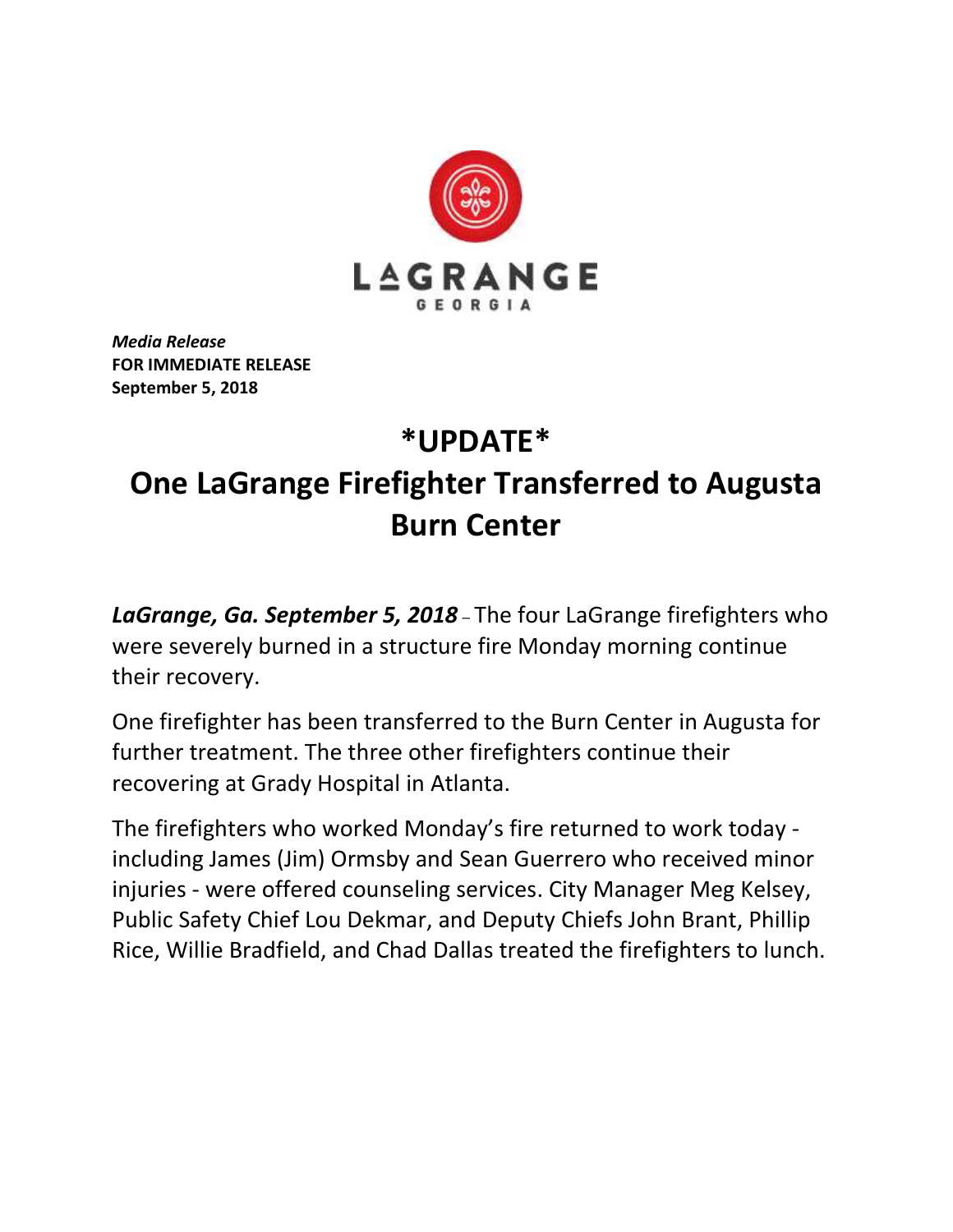

The firefighters who worked Monday's fire returned to work Wednesday

One of the two firefighters who received minor injuries from the fire, Ormsby, is available for an interview to all media who would like to interview him \*TOMORROW\* Thursday, September 6<sup>th</sup> at the LaGrange Fire Department, 115 Hill Street in LaGrange from 10-11a.m.

Ormsby helped to pull some of the injured firefighters out of the windows of the home during this event. He is willing to talk on camera but we are asking for your kindness and respect during this interview.

Our LaGrange Fire Department family as well as our entire city family is asking for thoughts and prayers during this difficult time.

Six firefighters were injured in the structure fire early Monday morning.

Four firefighters sustained severe burn injuries including Pete Trujillo, Jordan Avera, Jonathan Williamson, and Josh Williams. Jim Ormsby and Sean Guerrero received minor injuries.

To help support the families affected, a family friend set up a GoFundMe account. City leaders have confirmed this account is legitimate. The money raised will be distributed among all four firefighters.

<https://www.gofundme.com/injured-lagrange-firefighters>

Cards can be sent to the LaGrange Fire Department at 115 Hill Street, LaGrange, GA 30241.